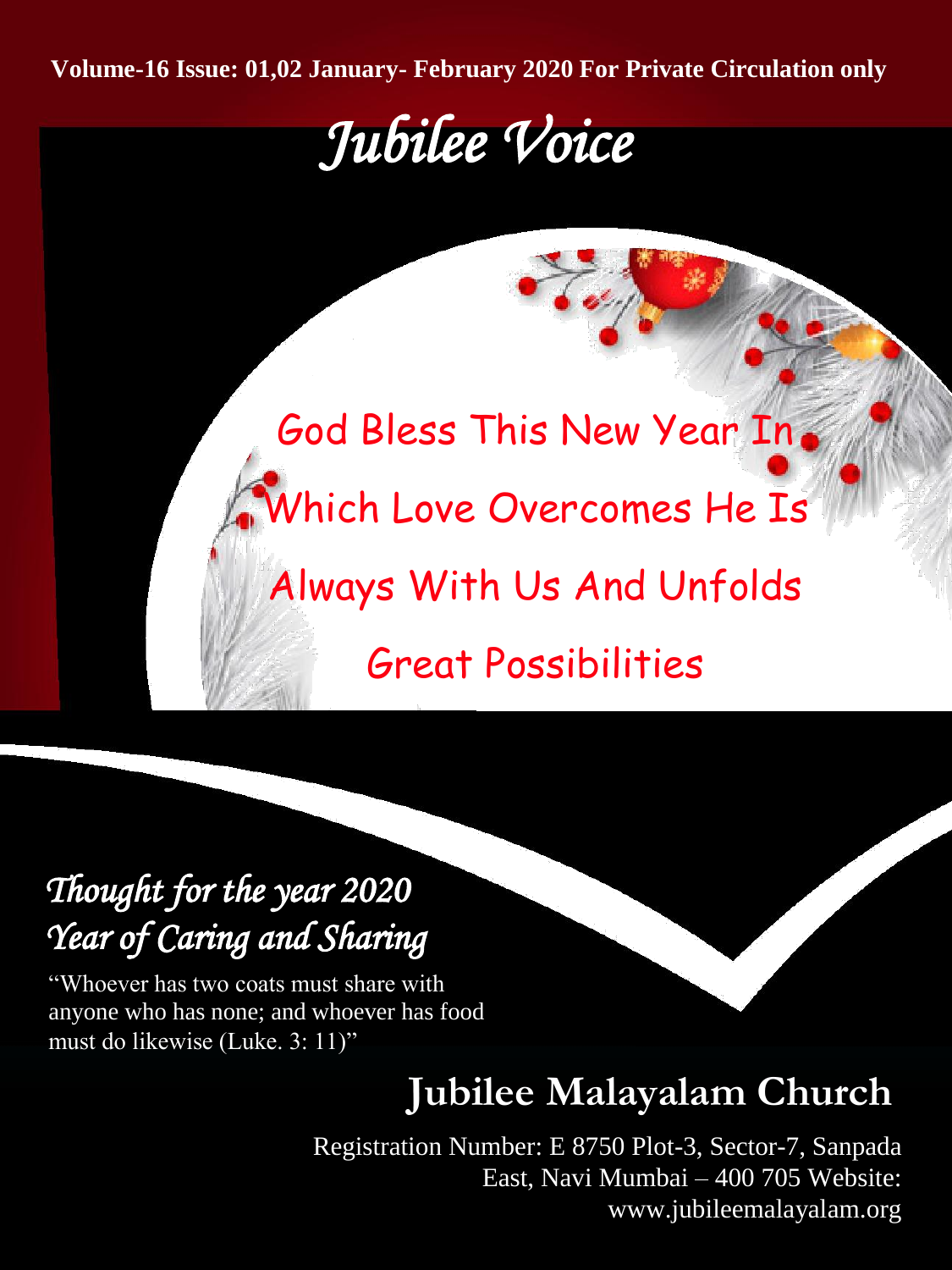### **Service Schedule**

| Date        | Sanpada<br>07:30 am           | Panvel<br>$11:00$ am          |
|-------------|-------------------------------|-------------------------------|
| 05.Jan. 20  | H.C                           | H.C                           |
| 12.Jan. 20  | H.C                           | <b>Matins</b>                 |
| 19.Jan. 20  | H.C - MTC Nerul (07.30 am)    | H.C - MTC Nerul (07.30 am)    |
| 26.Jan. 20  | H.C (English)                 | H.C (English)                 |
| 02.Feb. 20  | H.C                           | H.C                           |
| 09. Feb. 20 | <b>PWC Annual Day Service</b> | <b>PWC Annual Day Service</b> |
|             | (10.00 am) Panvel             | (10.00 am) Panvel             |
| 16.Feb. 20  | H.C                           | <b>Matins</b>                 |
| 23. Feb. 20 | H.C (English)                 | H.C                           |
| 26. Feb. 20 | Ash Wednesday Service         | Ash Wednesday Service         |
|             | (07.30 pm) Combined           | (07.30 pm) Combined           |

### **Organizations**

| Sunday School                  | On every Sunday                   | 08.30 - 09.30 am   |
|--------------------------------|-----------------------------------|--------------------|
| <b>Youth Movement</b>          | On every Second and Fourth Sunday | 09.00 - 10.00 am   |
| <b>Choristor's Association</b> | Choir Practice on every Saturday  | 06.00 - 08.00 pm   |
| Women's Fellowship             | On every Second Saturday          | 04.30 - 06.00 pm   |
| Atmaya Fellowship              | On every Tuesday                  | $07.30 - 09.00$ pm |

### **Cottage Prayer**

| <b>Date</b> | <b>Residence</b>                       | Time     |
|-------------|----------------------------------------|----------|
| 11.Jan. 20  | Mr. K. K. Johnson, Kharghar            | 07.30 pm |
| 18.Jan. 20  | Mr. Sabu Varghese, Kalamboli           | 07.30 pm |
| 19.Jan. 20  | Mr. Thomas George, Airoli              | 05.30 pm |
| 02.Feb. 20  | Mr. Sudeep Rupin Phillips, Nerul       | 05.00 pm |
| 09.Feb. 20  | Mr. Joseph Phillip, Sanpada            | 05.00 pm |
| 16.Feb. 20  | Mr. Shaji Thomas, Vashi                | 05.00 pm |
| 22. Feb. 20 | Mr. T. C. Issac, Panvel                | 07.30 pm |
| 23. Feb. 20 | Mr. Malcolm J. Stephens, Koparkhairane | 05.00 pm |

### **Friday Prayer**

| Date        | <b>Place</b>           | <b>Time</b> |
|-------------|------------------------|-------------|
| 03.Jan. 20  | Panvel Worship Centre  | 07.30 pm    |
| 10.Jan. 20  | Sanpada Jubilee Church | 10.00 am    |
| 17.Jan. 20  | Panvel Worship Centre  | 07.30 pm    |
| 24.Jan. 20  | Sanpada Jubilee Church | 10.00 am    |
| 31.Jan. 20  | Parsonage              | 10.00 am    |
| 07.Feb. 20  | Panvel Worship Centre  | 07.30 pm    |
| 14. Feb. 20 | Sanpada Jubilee Church | 10.00 am    |
| 21.Feb. 20  | Panvel Worship Centre  | 07.30 pm    |
| 28. Feb. 20 | Sanpada Jubilee Church | 10.00 am    |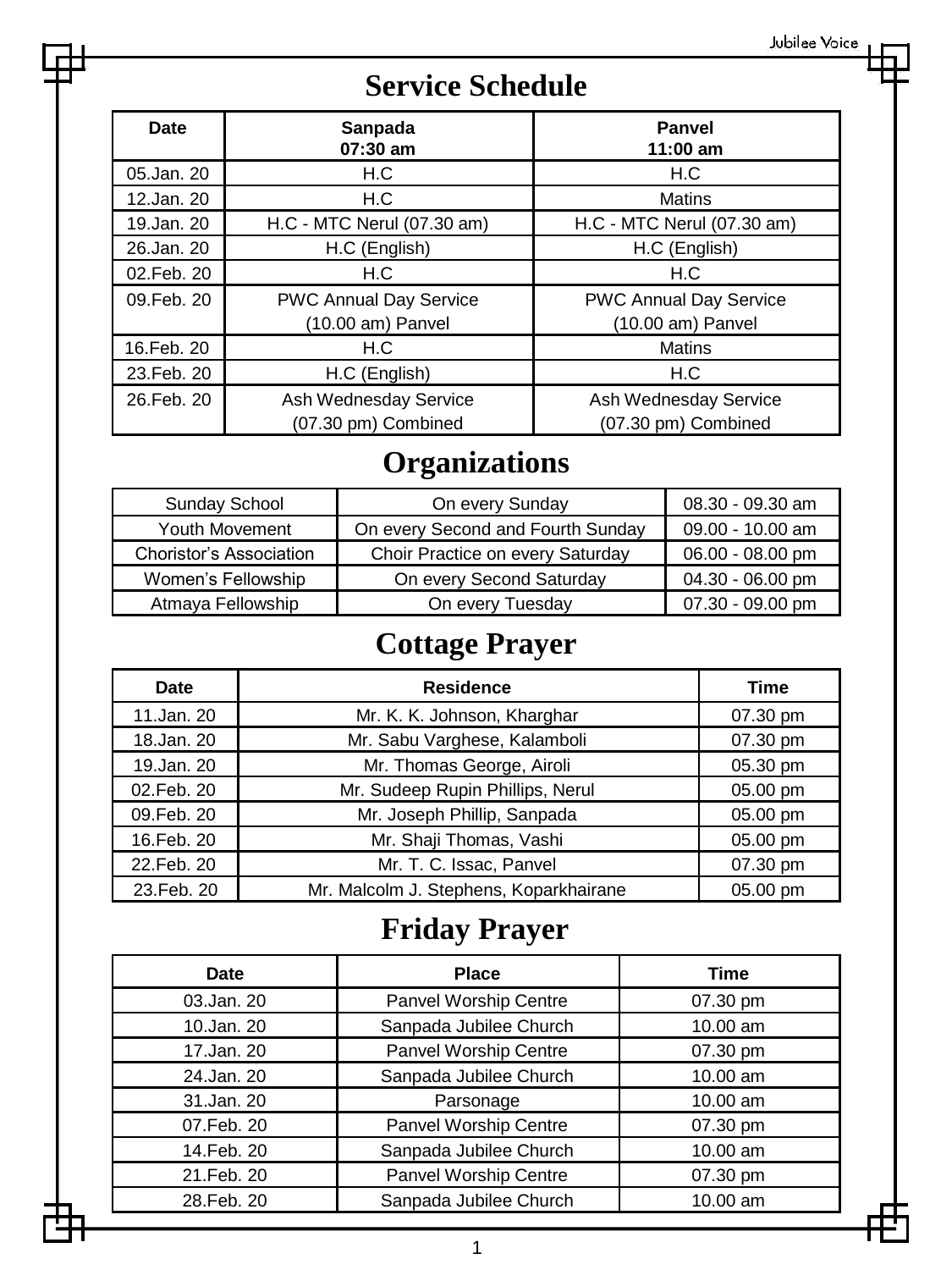### **From the Presbyter's Desk**

#### **Dear People of God**

Our lives are lived in various time segments- years, months, weeks, days. Each day is divided into hours, minutes, and seconds. Our Lord wants us to fill each day with meaning. As we all enter into a new year, let me write to you something meaningful for us. My thoughts go like this:

**1. Begin each day with God**: Good beginnings are important. Beginning the day with God will align the day with prominent priority. When we consider the Lord first, the rest of the day will be considered in the light of His will. **2. Maintain healthy interpersonal relationships**: our lives involve contact and interaction with people. But at times we may want to get away from people. This desire represents a legitimate occasional need but is not permanently possible. The relationship should be enhanced. Believers are to respect each individual as a person of importance. We should reconcile ruptured relationships. We need to settle grudges and eliminate our desire for revenge, if it is there. **3. Watch your conversation:** talking comprises a large part of our day. Have you ever thought about how many words you say in the course of a single day? We cannot live through a day without speaking. Words directed to us have the power either to bless us or to curse us. We need to listen carefully to the critical words of others as well as to their complimentary words, filtering out the true from the false. Let us also guard our conversation and say only things that will build others up. **4. Fill your mind with good thoughts**: thoughts are inevitable occurrences during the course of the day. Ideas come to our minds from unexplainable origins. Human beings cannot prevent thoughts from coming to mind. Thought have the possibility of lodging in our lives. Good thoughts will lead to good actions. Bad thoughts will lead to immoral actions. "For as he thinketh in his heart, so is he" (Prov. 23: 7). **5. Engage in meaningful activities**: working for our livelihood is a part of most days."Six days shalt thou labour, and do all thy work" (Ex. 20:9). Filling one's days with good work is commendable. To have a good day or year means that you enjoy your work and strive to do your best. When we give one day of each week to worship, the other days will be enhanced. A meaningful day will be filled with the significant activities. In addition to giving your best to your work, serve others in need. Then you will have a good day.

As we are at the doorstep of 2020, I wish all my congregation members a prosperous, peaceful, graceful new year ahead. God crown the year with His goodness, and your paths drip with abundance. Praying to God to give you all a year of favor full of His unending love, care, and grace.

May God Bless You and Our Church Rev. Aby K Thomas Ora et Labora- Pray and Labour **Presbyter-in-charge** Presbyter-in-charge

95940 72145, 97443 49381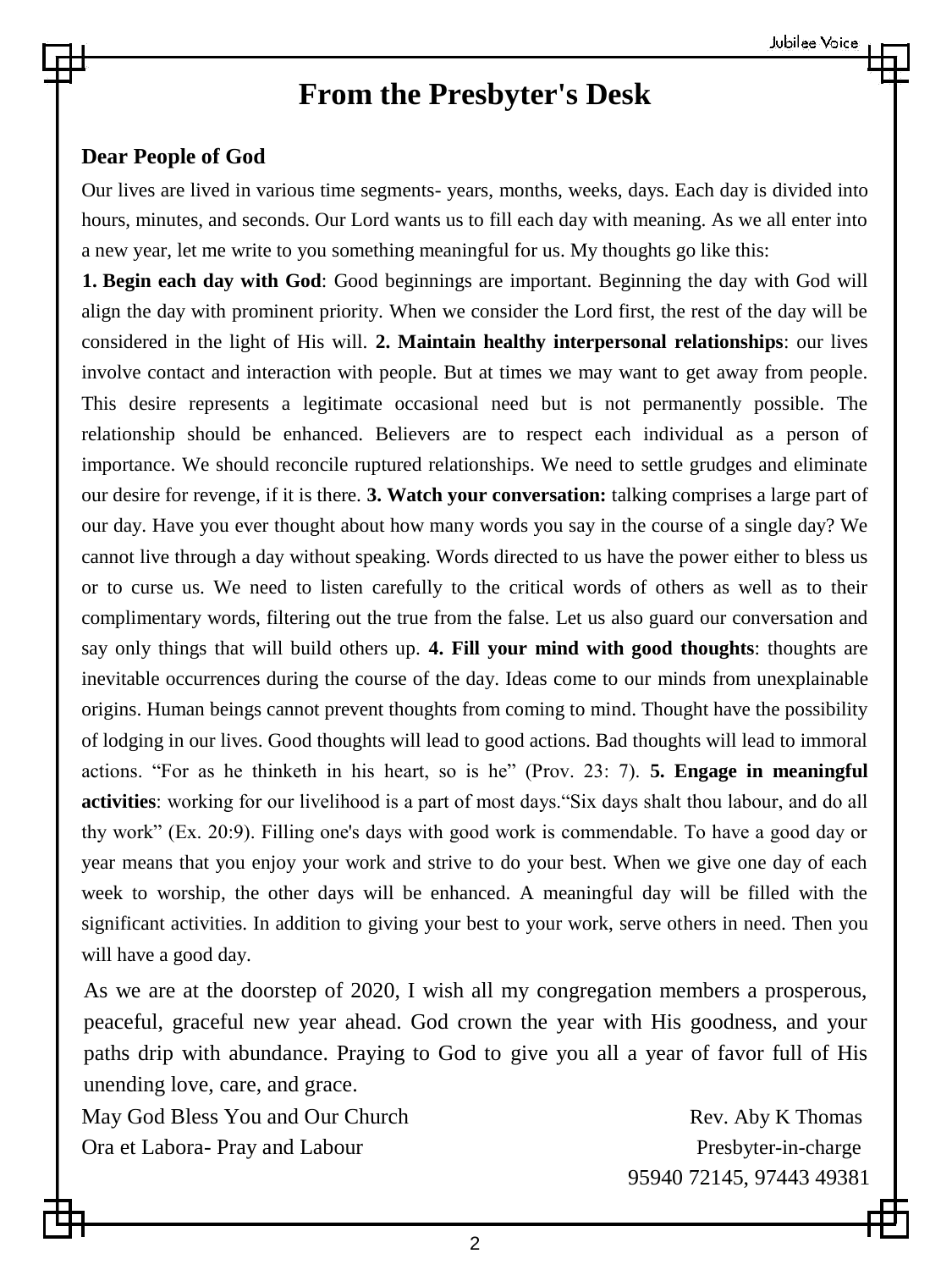### **Thanks**

The January- February issue of Jubilee Voice is sponsored by Shri. Mannoor George Joseph. We pray for his family and express our gratitude to him and we pray that let all his family members see the wonders and marvelous ways of God the almighty

### **New Year Wishes**

The office bearers of the Management Committee of Jubilee Malayalam Church wishes for your spiritual and temporal welfare this new year. With gratitude we would like to convey our sincere thanks to all of you for your support for the church affairs. And we request all of your earnest participation and cooperation for the programs and activities that comes in this new year. May God direct our church.

### **Previous Month's Highlights**

**World Sunday School Sunday:** November 03, 2019, Sunday, was observed as World Sunday School Sunday. Our Sunday School children and teachers had led the service.

**Fish Pickle Preparation:** The church expresses sincere gratitude to all of you including our Management Committee Members, Men, Women's Fellowship and Youth Fellowship members and children for the leadership rendered for the Fish Pickling held on  $3<sup>rd</sup>$  November 2019 at the Vashi Farm House.

Harvest Festival: Our Harvest Festival Service was held on 10<sup>th</sup> November, 2019, 3.00 pm. Rev. Rajeev Sugu, the vicar of our Vakkola Church was the chief guest. Hearty thanks to all of you for your active participation in the service and the auction. The Management Committee conveys our sincere thanks to the Youth Fellowship and Women's Fellowship members for setting up Food Stalls. Thanks to those who provided technical assistance for the auction.

**Akhloli Mission Visit:** Our Atmaya Fellowship members visited Akhloli Mission on 12<sup>th</sup> November, 2019. We visited some of our believers' homes. It was really an eye opener for all of us, as many of them are living in poor conditions. Some of our members personally provided financial help for them. I request all of you to kindly pray for this mission field and for all the believers, and I hope that we can support this mission further. 17 people participated in the visit. Thanks to all of them, and especially for Adv. Chandy Kurien for all the arrangements.

**Union Worship:** Union Worship of Mumbai- Pune Malayalam Churches was held on 17<sup>th</sup> November 2019, at Pune Church. Rev. Dr. Prinstone Ben, Dean of Missiology, P u n e U n i o n Biblical Seminary, was the chief guest. 75 members from our church participated in this service, thanks to those who participated and a special word of appreciation to Mr. Bobby Mathew Ninan and Mr. Ashok Abraham for coordinating travel arrangements.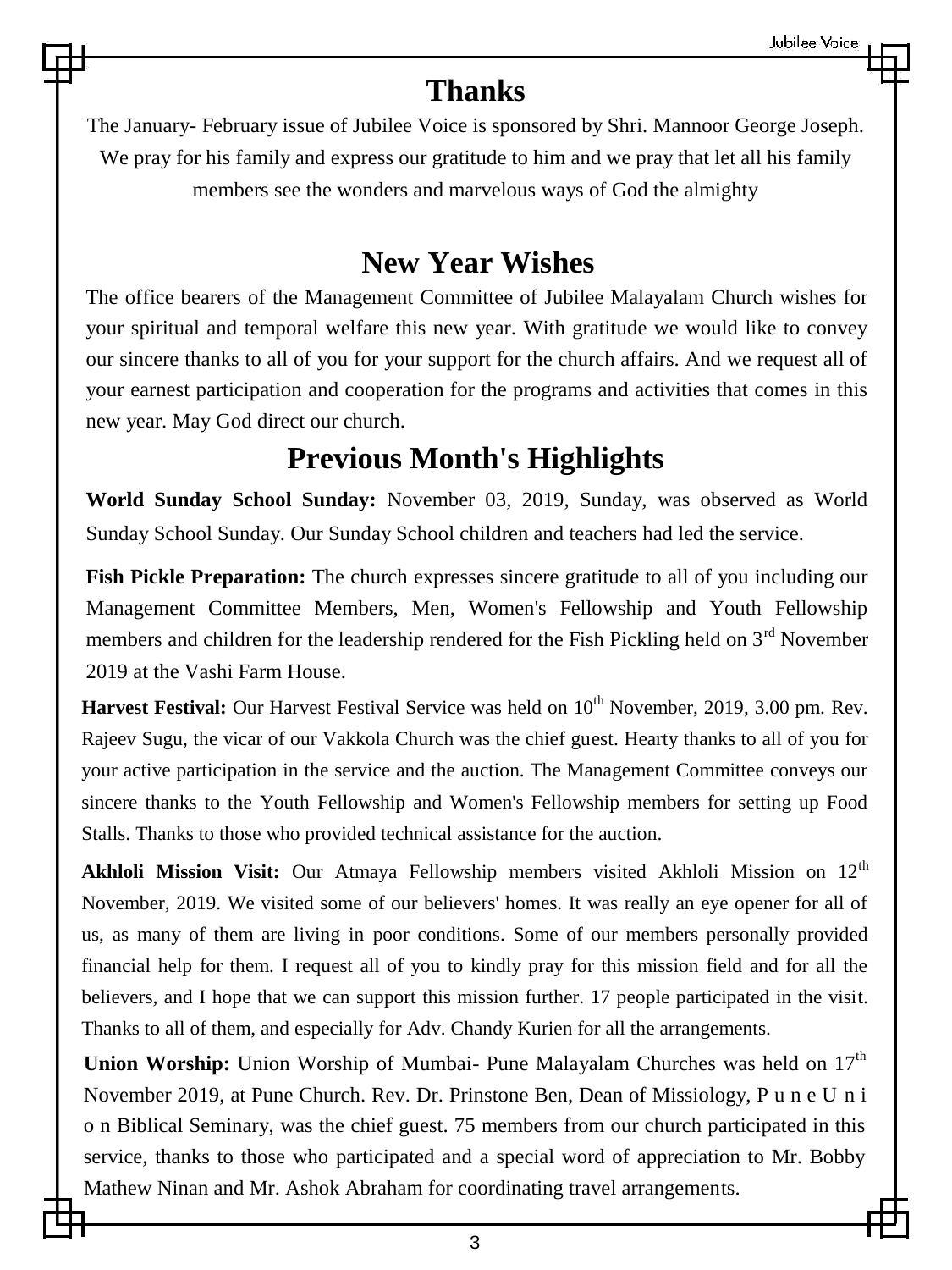Unity Sunday: We observed C. S. I - C. N. I- Marthoma Conciliar Unity Sunday on  $17<sup>th</sup>$ November 2019. Rev. Dr. Salomon K, the Vicar of the Marthoma Church Nerul led the Service in Marthoma Qurbana order. Thanks to all Marthoma members for your presence at the service.

**Jubilee Union V.B.S:** Joint V.B.S of our four Congregation of the Jubilee Church was held from  $28<sup>th</sup>$  October to  $03<sup>rd</sup>$  November 2019. Some of our members financially contributed towards the expense, thanks to them.

**Shalom Christmas Celebration**: This year our Panvel Worship Centre members sponsored the Christmas Celebration of Shalom Mission which was held on  $7<sup>th</sup>$  Dec. 2019, at Shanthi Nivas, Kharjath. We have given dress materials, groceries, bed sheets, detergent, etc. for 12 inmates, and we had given Rs. 12,500 for the lunch. 25 members from the worship centre participated in this program. Rev. Sam Raju, Rev. Sam N. Joshua, Rev. Binju Varghese Kuruvila, Rev. Byju Eapen. Rev. Johncy Varghese, Rev. Rejeev Sugu, Rev. Aby K Thomas graced the occasion with their presence. Thanks to Mr. Simon Philip and Mrs. Raji David for your valuable leadership. Earnest thanks to all of those who contributed towards this cause both in cash and kind.

Christmas Carol Service: Our Chirstmas Carol Service was held on 15<sup>th</sup> December, 2019, Sunday, at Sanpada. The Marthoma Church, Mumbai Diocesan Bishop's secretary, Rev. Joel Samuel Thomas, was the chief guest. Thanks to all our choir members for their carols, and a special word of appreciation to Mr. Thomas R George, Chembur, for training and teaching our choir. Congrats to Ms. Neha Varghese and all choir committee members for all arrangements.

**Christmas Carol Rounds:** Our Carol Rounds were held from December 16-22, 2019. The Church thanks to all of you for your participation in this event. Hearty thanks to Mr. Monzy Tharian Varghese, Mr. Sabu Varghese for their valuable leadership and to Mr. Sudheip Samuel Alex for the accompaniment. Thanks to Shri. Kurien Joseph (Reggy), Shri. Bose K Thomas, Shri. Paul Joseph, Shri. Winford S. J, Shri. Roy Koshy Philip, and Shri. K. Babu for hosting the dinner for the Carol team.

**Christmas Service:** Our Chirstmas Service was held at Sanpada and Panvel. Rev. N. C. David achen led the service at Panvel. Thanks and prayers for achen.

**Watchnight and New Year Service:** Thanks for all of your participation in the Year Ending and New Year Service, which was held on  $31<sup>st</sup>$  December, 2019.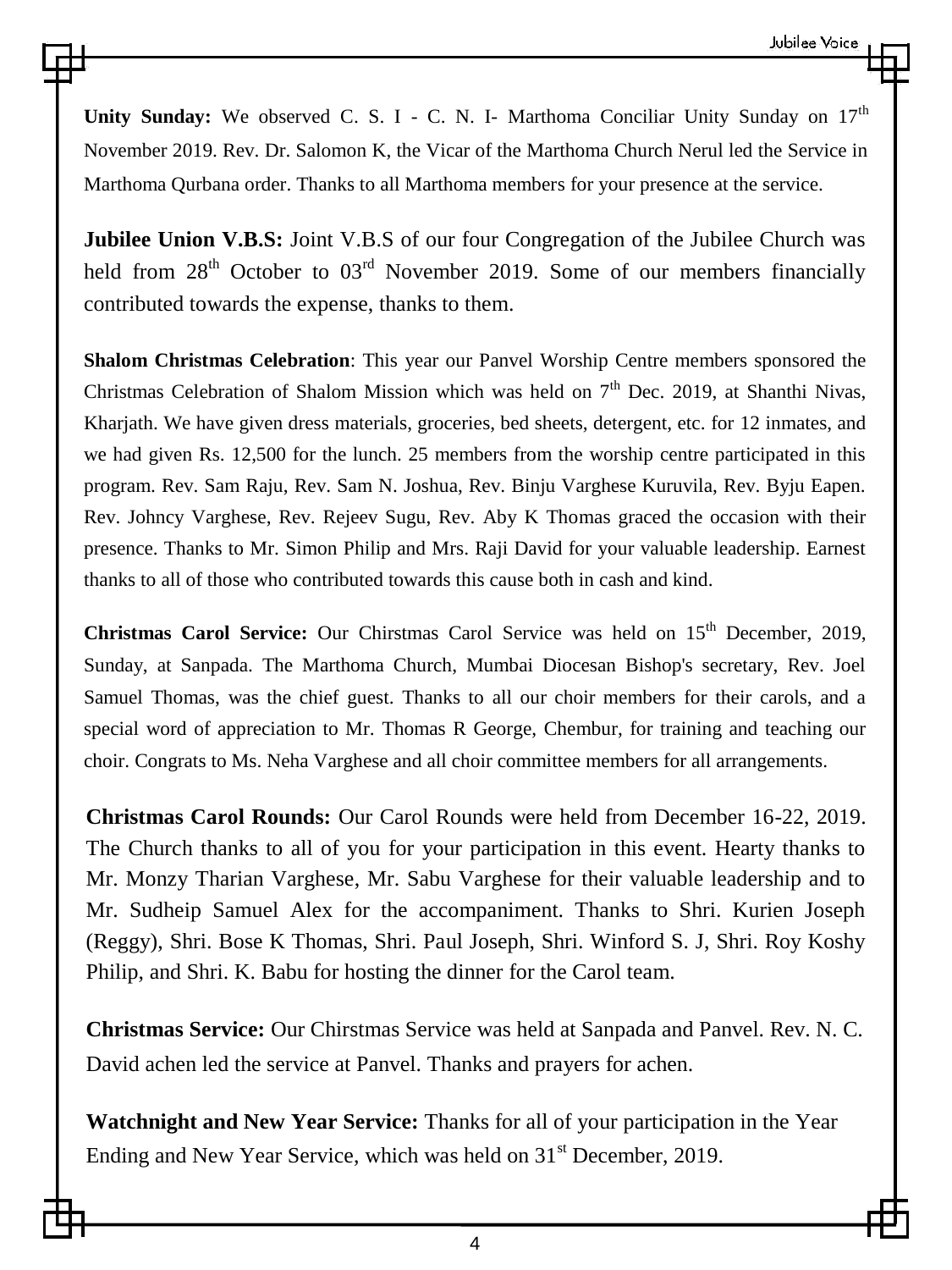### **Upcoming Programs**

**Union Carol Service:** This year the Union Carol Service will be held on 12<sup>th</sup> January 2020 in Kristukripa Church, Cheddanagar. The Holy Trinity CNI Malyalam Church, Chembur is hosting the program. Our Choir will present their carols, keep them in your prayers.

**Unity Sunday:** With regard to the Conciliar Unity of the C. S. I- C. N. I- Marthoma Churches, we have Unity Sunday Holy Communion Service on  $19<sup>th</sup>$  January 2020, at 07.30 am at Nerul Marthoma Church in C.N.I. Malayalam order. Requesting all of your presence and active participation in the service.

**Church Picnic**: The Church Picnic is scheduled to be held at Monteria Resort, Khalapur on Jan.25  $\&$  26 (Sat  $\&$  Sun), 2020. Those who have given their names give your fare to Mr. Roy Koshy Philip immediately. The detailed itinerary of the picnic will be informed later. There will be no service at Sanpada and Panvel on 26th, Sunday.

**Annual Convention**: Jubilee Malayalam Church Annual Convention will be held from Feb 06 (Thu) to Feb. 08 (Sat), 2020, at Sanpada. Expecting all of your participation. Details will be published later.

Annual Day: The Panvel Worship Centre Annual Day will be held at 10.00 am on 09<sup>th</sup> of February 2020, Sunday, with the Holy Communion Service followed by the Public Meeting, Cultural Programs and Fellowship Lunch. There will be no service at Sanpada on this day. I request all our congregation members to attend the service at Panvel.

**Women's Fellowship Retreat**: This year our church's Women's Fellowship Retreat will be held on  $29<sup>th</sup>$  February (Sat), at 10.00 am at Sanpada. I request all our women's fellowship members be present for the program. Details will be given later.

Ash Wednesday: The Ash Wednesday Service will be held on  $26<sup>th</sup>$  February at 07.30 pm at Sanpada. I request all of you to observe the Lent with prayer and fasting.

### **Diocesan News**

Missionary Meetings: The diocese was organized two Missionary Meeting on 06<sup>th</sup> and 09<sup>th</sup> of December at CPS Ashram Pune and the CNI Church of Bretheren, Dhanu respectively. I had the privilege of attending both the meetings. The ration of groceries was provided for the missionaries of seven dioceses of Maharashtra. We also contributed towards this need.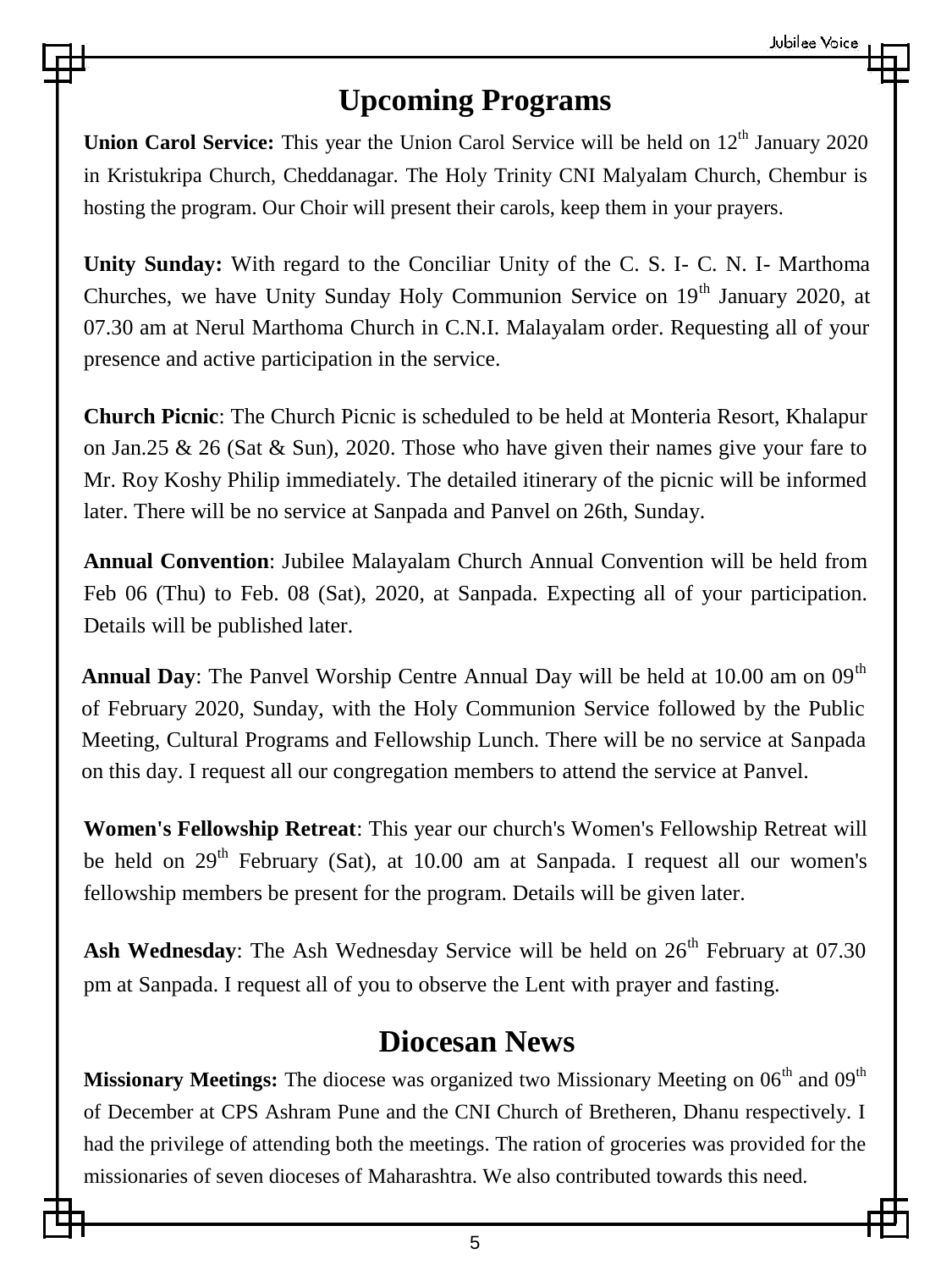**Diocesan Coucil**: The Bombay Diocesan Council Ordinary Session was held on 22-23, November, 2019 at St. Peter's School Mazgaon. Along with the presbyter-in-charge, Shri. Thomas George, Mr. Biju C. Alex, Mrs. Shiney Sam and Mr. Ashok Abraham (alternate) attended the council sessions. Rev. Arpana Rangayya led the retreat for the council representatives. Bishop Rt. Rev. Prakash D Patole presided the session along with Rev. Avinash Rangayya and Mr. T. Vinodraj. Rev. Samuel Mhaske has been selected as the new Vice-President. Rev. Aby K Thomas was nominated as the Convenor for the Religious Education Department. Mrs. Shiney Sam was nominated to the committee of the Mission and Evangelism department. Mr. Moncy Tharian was nominated to the Diocesan Court.

### **Church Calendar**

6. Jan- Epiphany

18. Jan- Week of Prayer for Christian Unity

26. Jan- Ecumenical Sunday

15. Feb- St. Stephen's Day

24. Feb- St. Mathias Day

25. Feb- Ash Wednesday

### **Prayer Requests**

1. Rev. N. C. David, C.B.D Belapur (For Good Health) 2. Mr. George Cherian, F/o Mr. Rijo George Cherian, Panvel (For Good Health) 3. Mr. Shaji Thomas, Vashi (For Good Health) 4. Mr. Bino Oommen, Kharghar (For Good Health) 5. Mr. John Samuel, Kopar Khairane (For Good Health) 6.Mr. Issac T.C, Panvel (For Good Health) 7. Mr. Solomon Samuel, Kharghar (For Good Health) Mrs. Susan Samuel, Kharghar (For Good Health) Mrs. Joyce Mathai, Nerul (For Good Health) 10. Mrs. Saramma David, C.B.D Belapur (For Good Health) 11. Mrs. Annamma George, M/o Mr. Thomas George, Airoli (For Good Health) 12. Mrs. Sosamma Thomas, M/L Mr. Uday Nianan, Kopar Khairane (For Good Health) 13. Mrs. Lillian Stephens, M/o Mr. Malcom Stephen, Kopar Khairane (For Good Health) 14.Mrs. Annamma Joseph, Thane (For Good Health) 15. Mrs. Geetha Philips, M/o Mr. Sudeep Philips, Nerul (Undergoing Dialysis) 16. Dr. Mrs. Usha Joshua, w/o Bishop Joshua, staying in Borivalli (Recovering after Treatment for Cancer) 17. Mr. Shyam Gorath & family, our missionary in Akhloli Village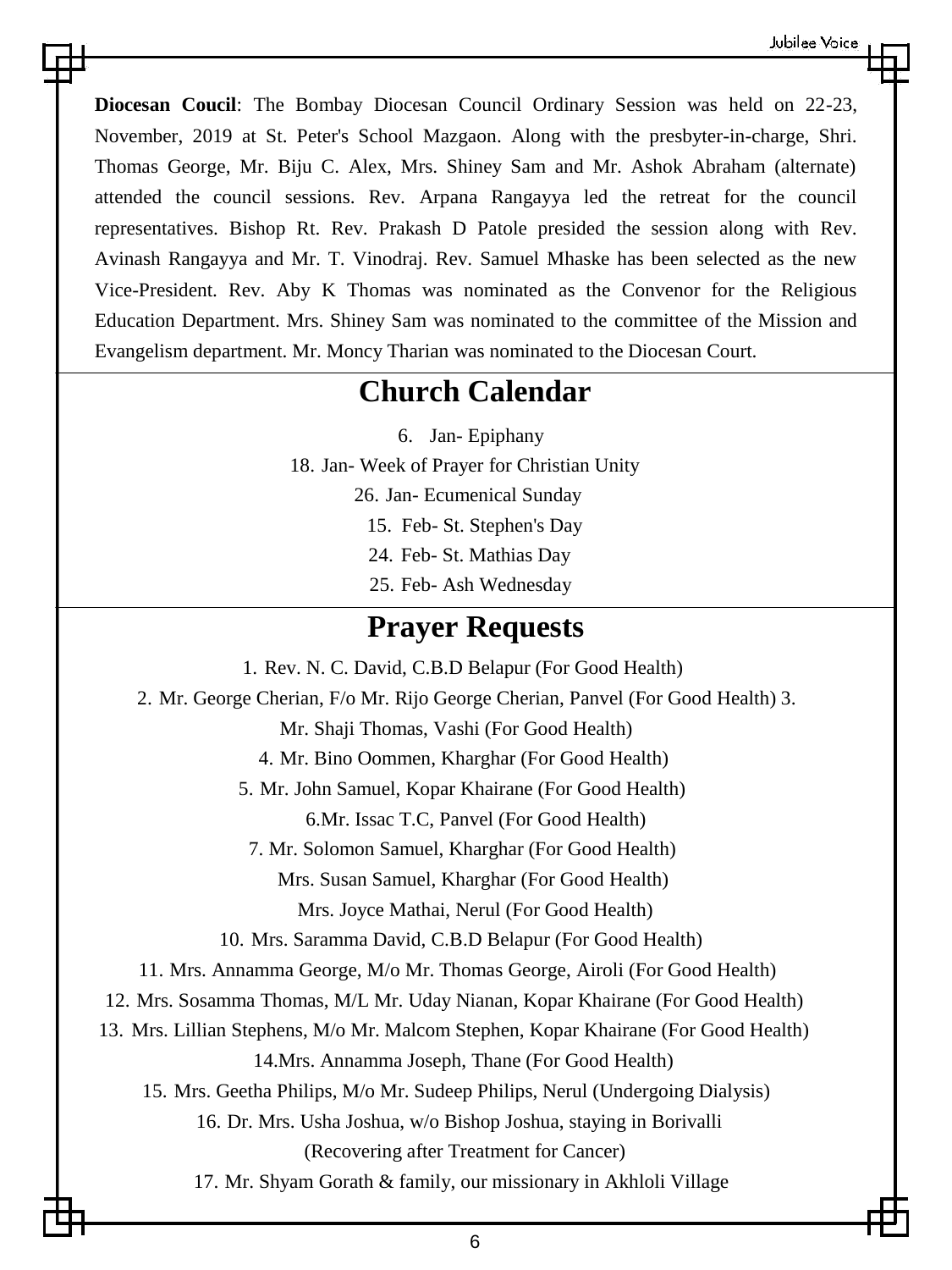|                                 |                                              |          | Jubilee Voice      |  |
|---------------------------------|----------------------------------------------|----------|--------------------|--|
|                                 |                                              |          |                    |  |
|                                 | <b>In Memoriam</b>                           |          |                    |  |
| 02.01.2015                      | Mr. K. J. Kunjumon                           | 69 years | <b>Kharghar</b>    |  |
|                                 |                                              |          |                    |  |
|                                 |                                              |          |                    |  |
|                                 | <b>Sunday Scripture Lessons</b>              |          |                    |  |
|                                 | <b>January &amp; February 2020</b>           |          |                    |  |
|                                 | 2020 January, 05, Sunday                     |          |                    |  |
|                                 | <b>Second Sunday After Christmas</b>         |          |                    |  |
|                                 | We are sharing in the Childrenhood of Christ |          |                    |  |
| Proverbs. 8: 1, 22-31           |                                              |          | Psalm. 103         |  |
| Ephesians. 1: 3-8               |                                              |          | John. 1: 9-18      |  |
|                                 |                                              |          |                    |  |
|                                 | 2020 January, 12, Sunday                     |          |                    |  |
|                                 | <b>First Sunday After Epiphany</b>           |          |                    |  |
|                                 | <b>Baptism of Jesus</b>                      |          |                    |  |
|                                 | <b>Jesus: the Son of God</b>                 |          |                    |  |
| Isaiah. 42. 1-13                |                                              |          | Psalm. 2: 1-8      |  |
| Acts of the Apostles. 10: 38-48 |                                              |          | Matthew. 3: 13-17  |  |
|                                 | 2020 January, 19, Sunday                     |          |                    |  |
|                                 | <b>Second Sunday After Epiphany</b>          |          |                    |  |
|                                 | <b>CSI-CNI-Marthoma Unity Sunday</b>         |          |                    |  |
|                                 | <b>God Suffers in our Sufferings</b>         |          |                    |  |
| 2 Kings. 5: 1-14                |                                              |          | Psalm. 123         |  |
| Acts of the Apostles. 5: 12-16  |                                              |          | Mark. 1: 40-45     |  |
|                                 | 2020 January, 26, Sunday                     |          |                    |  |
|                                 | <b>Third Sunday After Epiphany</b>           |          |                    |  |
|                                 | <b>Participation in Nation Building</b>      |          |                    |  |
| Nehemiah. 5: 14-19              |                                              |          | Psalm. 101         |  |
| 1 Peter. 2: 11-16               |                                              |          | Matthew. 22: 15-21 |  |
|                                 |                                              |          |                    |  |

巴

曲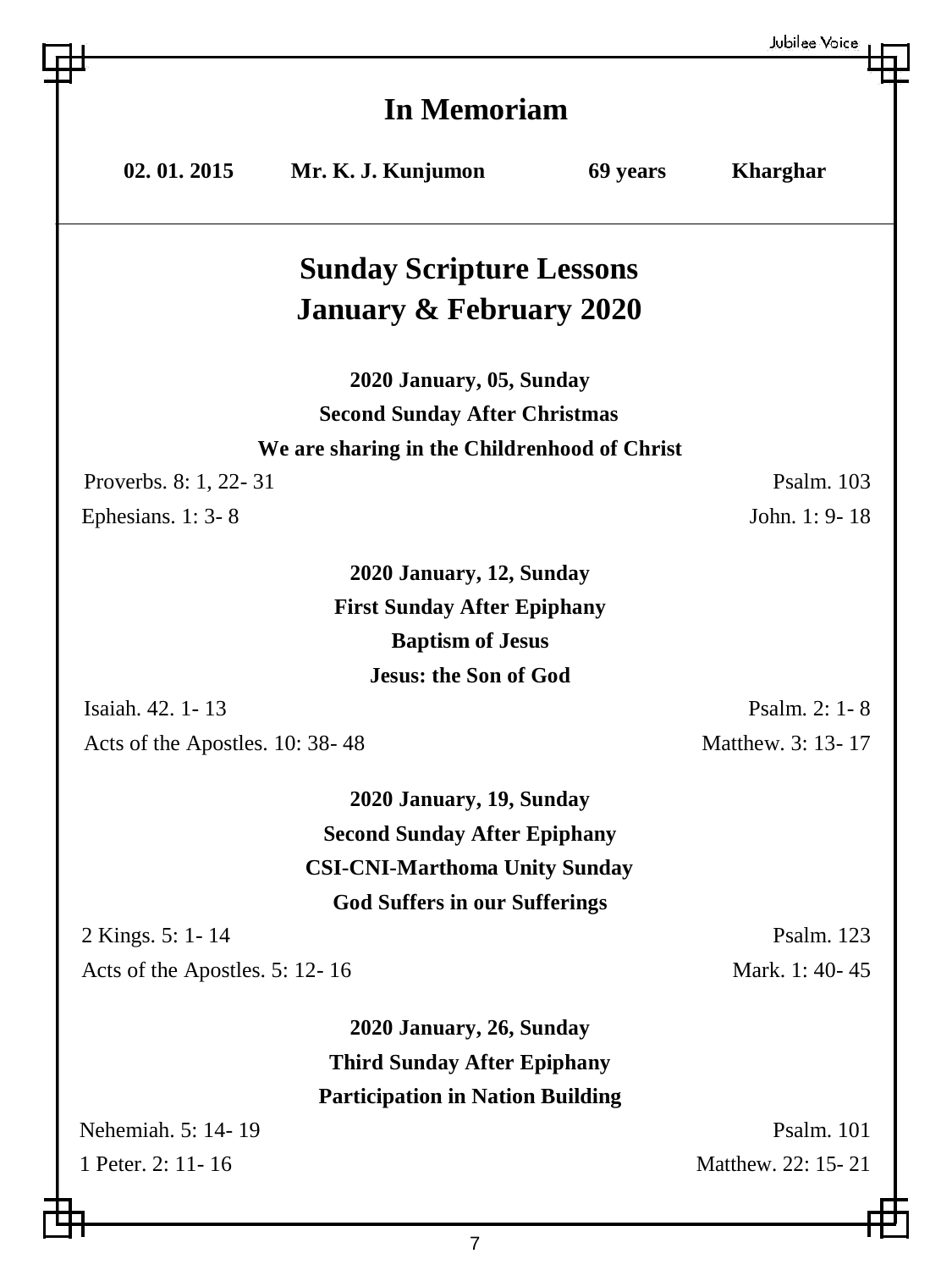**2020 February, 02, Sunday Fourth Sunday After Epiphany The Presentation of Christ**

Romans.  $11: 33-12: 2$  Luke.  $2: 22-40$ 

1 Samuel. 1: 19- 28 Psalm. 118: 19- 29

**2020 February, 09, Sunday Ninth Sunday Before Easter Sabbath as the Culmination of Creation**

Hebrews. 4: 2- 13 Mark. 2: 23- 28

Isaiah. 65: 17- 25 Psalm. 08

**2020 February, 16, Sunday Eighth Sunday Before Easter Fall: The Violation of the Purpose of Creation**

 $\setminus$ 

Genesis. 6: 1-13 Psalm. 32 Romans. 7: 4-25 Matthew. 7: 15-23

> **2020 February, 23, Sunday Seventh Sunday Before Easter Lent: A Time of Transformation**

Isaiah. 44. 21- 28 Psalm. 06 Romans. 11: 13- 24 John. 2: 1- 11

**2020 February, 26, Wednesday Ash Wednesday Cross: A Call to Repentance**

Isaiah.  $1: 16-20$  Psalm. 51 2 Corinthians. 7: 8- 16 Mark. 1: 12- 15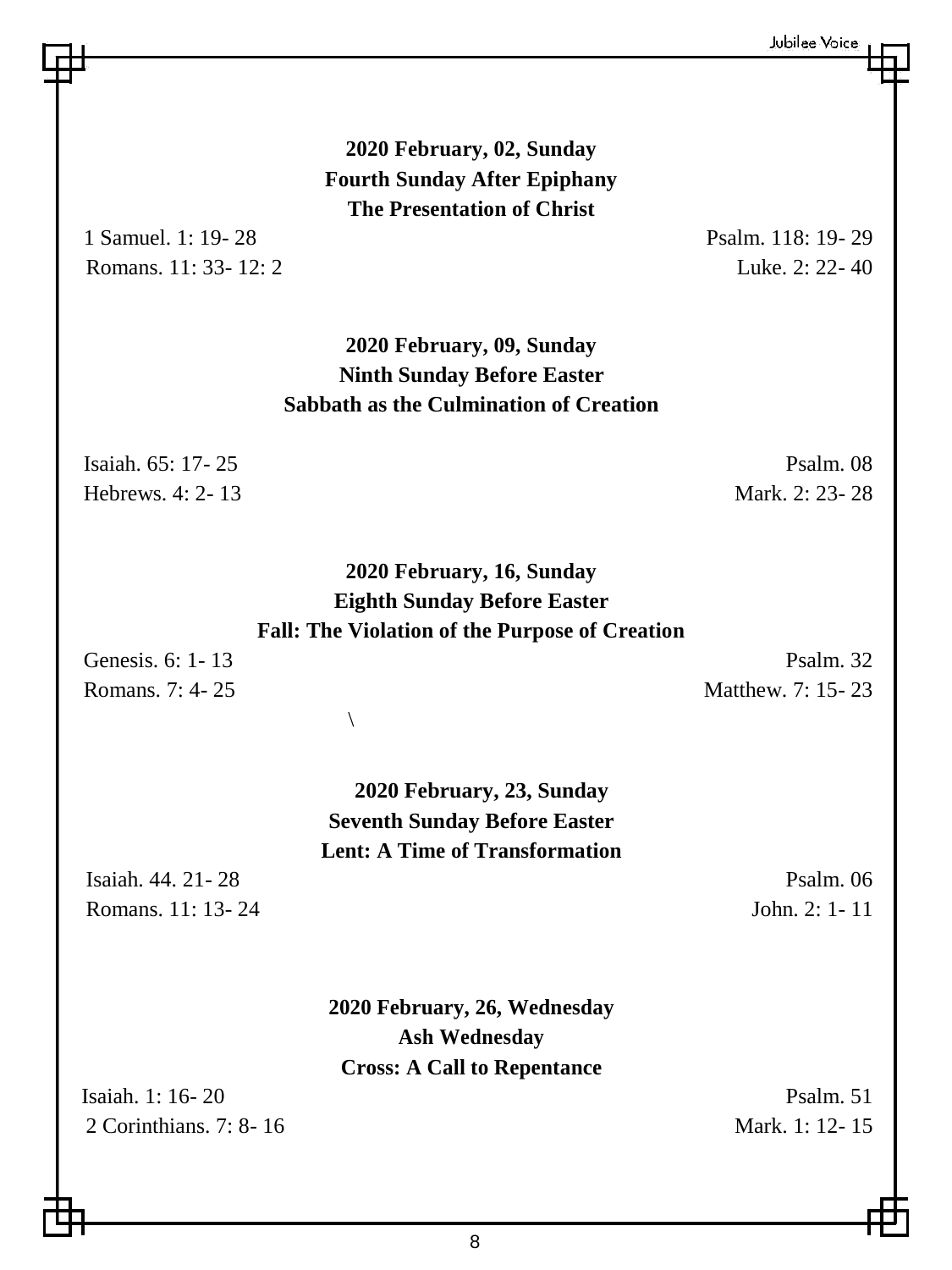### **Scripture Reading, Peace, Elements & Offertory–Sanpada**

| Date       | <b>First Lesson</b>  | Psalm                         | <b>Second Lesson</b>       |
|------------|----------------------|-------------------------------|----------------------------|
| 05.01.2020 | Adv. Chandy Kurien   | Mrs. Aleyamma Joseph<br>(KGR) | Mrs. Suja Bose             |
| 12.01.2020 | Mr. S. J. Winford    | Mrs. Stivy E. J               | Mrs. Teena Josey           |
| 19.01.2020 | Mr. M. George Joseph | Mrs. Anila W. S.              | Mrs. Betsy Mathews         |
| 26.01.2020 | Mr. Roy Koshy Philip | Mrs. Siby Bobby               | Mr. K. K. Johnson          |
| 02.02.2020 | Mr. Bose K Thomas    | Dr. Roselet Winford           | Mrs. Molly B. George       |
| 16.02.2020 | Mr. Abraham Paulose  | Mrs. Animol Joseph            | Miss. Aleena Mariam Philip |
| 23.02.2020 | Mr. Thomas George    | Mrs. Susha John               | Mrs. Ashish E. George      |
| 26.02.2020 | Mr. T. G. Kurien     | Mrs. Tisha Elizabeth David    | Miss. Aneeta Ann John      |

| <b>Date</b> | Peace                         | <b>Elements</b>           |
|-------------|-------------------------------|---------------------------|
| 05.01.2020  | Mr. & Mrs. W. K. David        | Capt. & Mrs. Anish Joseph |
| 12.01.2020  | Mr. & Mrs. John Issac         | Mr. & Mrs. Biju C. Alex   |
| 19.01.2020  | Mr. & Mrs. Sajan J. George    | Mr. & Mrs. Paul Joseph    |
| 26.01.2020  | Mr. & Mrs. Philip John K      | Mr. & Mrs. V. M. Y. John  |
| 16.02.2020  | Mr. & Mrs. Bobby Mathew Ninan | Mr. Mrs. Thariyan George  |
| 23.02.2020  | Mr. & Mrs. P. K. Abraham      | Mr. & Mrs. Roshin James   |
| 26.02.2020  | Mr & Mrs. Mathews Philip      | Mr. & Mrs. Bino Oommen    |

| Date       | <b>Offertory</b>  | <b>Offertory</b>           |  |
|------------|-------------------|----------------------------|--|
| 05.01.2020 | Mr. Reuben Kurien | Mast. Tanish Monzy Tharian |  |
| 12.01.2020 | Mr. Reuben Kurien | Mast. Vian Chandy Alex     |  |
| 19.01.2020 | Mr. Reuben Kurien | Mast. Ryan Philip Mathew   |  |
| 26.01.2020 | Mr. Reuben Kurien | Mast. Ryaan Roshin         |  |
| 02.02.2020 | Mr. Reuben Kurien | Mast. Eethan Jacob George  |  |
| 16.02.2020 | Mr. Reuben Kurien | Mast. Zephan Jacob David   |  |
| 23.02.2020 | Mr. Reuben Kurien | Miss. Niya Geetha Josey    |  |
| 26.02.2020 | Mr. Rueben Kurien | Mast. Aman Shaji           |  |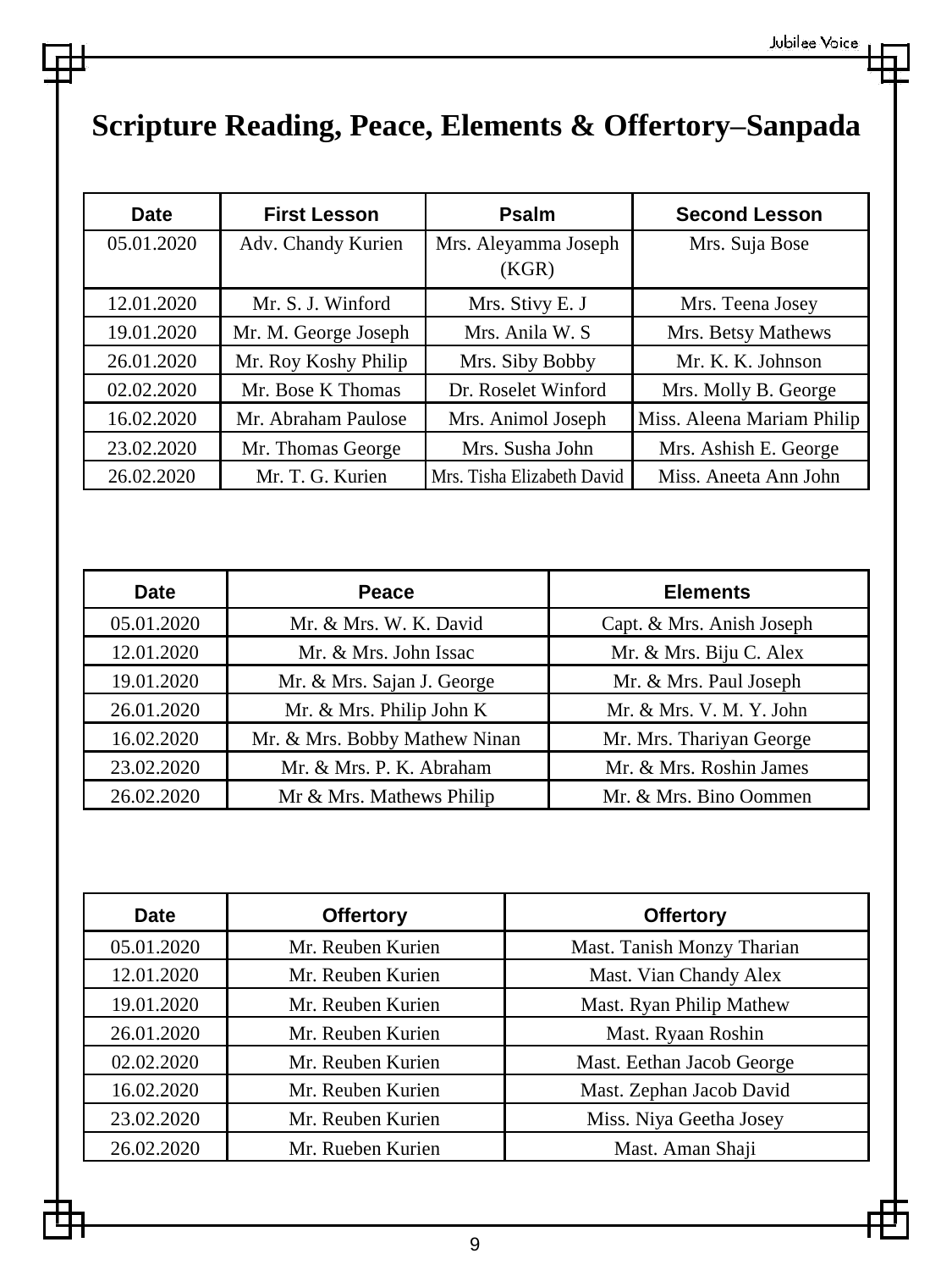# **Scripture Reading, Peace, Elements & Offertory-Panvel**

| Date       | <b>First Lesson</b> | Psalm                        | <b>Second Lesson</b>   |
|------------|---------------------|------------------------------|------------------------|
| 05.01.2020 | Mr. David James     | Mrs. Shiny Sabu              | Ms. Leah Johnson       |
| 12.01.2020 | Mr. Ashok Abraham   | Mrs. Shiney Sam              | Mrs. Mariam Simon      |
| 02.02.2020 | Mr. Sabu Varghese   | Miss. Ruby Maria Pise        | Mrs. Sinu Ashok        |
| 09.02.2020 | Mr. Sam Thomas      | Mrs. Bindu Mary<br>Kuriakose | Mr. Susheil Mani Alex  |
| 16.02.2020 | Mr. Simon Philip    | Mrs. Rachel John             | Mrs. Dency Binil       |
| 23.02.2020 | Mr. K. K. Johnson   | Mrs. Rajee David             | Miss. Aksa Susan Ashok |

| <b>Date</b> | Peace                    | <b>Elements</b>   |
|-------------|--------------------------|-------------------|
| 05.01.2020  | Mr. & Mrs. Sabu Varghese | Mr. K. Babu       |
| 02.02.2020  | Mr. & Mrs. K. K. Johnson | Mr. Ashok Abraham |
| 09.02.2020  | Mr. & Mrs. T. G. Kurien  | Mr. Simon Philip  |
| 23.02.2020  | Mr. & Mrs. T.C. Issac    | Mr. David James   |

| Date       | <b>Offertory</b>                                   | <b>Offertory</b>       |
|------------|----------------------------------------------------|------------------------|
| 05.01.2020 | Miss. Ruby Maria Pise                              | Miss. Aksa Susan Ashok |
| 12.01.2020 | Miss. Hephziba David                               | Mast. Kevin Johnson    |
| 02.02.2020 | Ms. Leah Johnson                                   | Mr. Elvin Issac Jacob  |
| 09.02.2020 | Mast. Ansel Abraham Ashok<br>Miss. Nova Merlin Aby |                        |
| 16.02.2020 | Mast. Kevin Johnson<br>Miss. Pearl Pise            |                        |
| 23.02.2020 | Miss. Hephziba David                               | Mast. Leah Johnson     |

### **BIRTHDAYS- JANUARY 2020 Birthday Wishes**

The Lord is my shepherd, I shall not want. Surely goodness and mercy shall follow me all the days of my life (Psalm. 23:1 & 6 b)

| <b>Name</b>                                          | <b>Contact</b> |
|------------------------------------------------------|----------------|
| Mrs. Suja Bose, Nerul                                | 90045 38191    |
| Miss. Jerolin Jessin Sony, Sanpada<br>98952 89096    |                |
| Mrs. Deepthi Serah Anish, CBD Belapur<br>97444 00199 |                |
| Mr. Kevin Ninan Mathew, Sanpada                      | 98202 32483    |
| Mrs. Shobha Shaji, Vashi<br>88796 39143              |                |
|                                                      |                |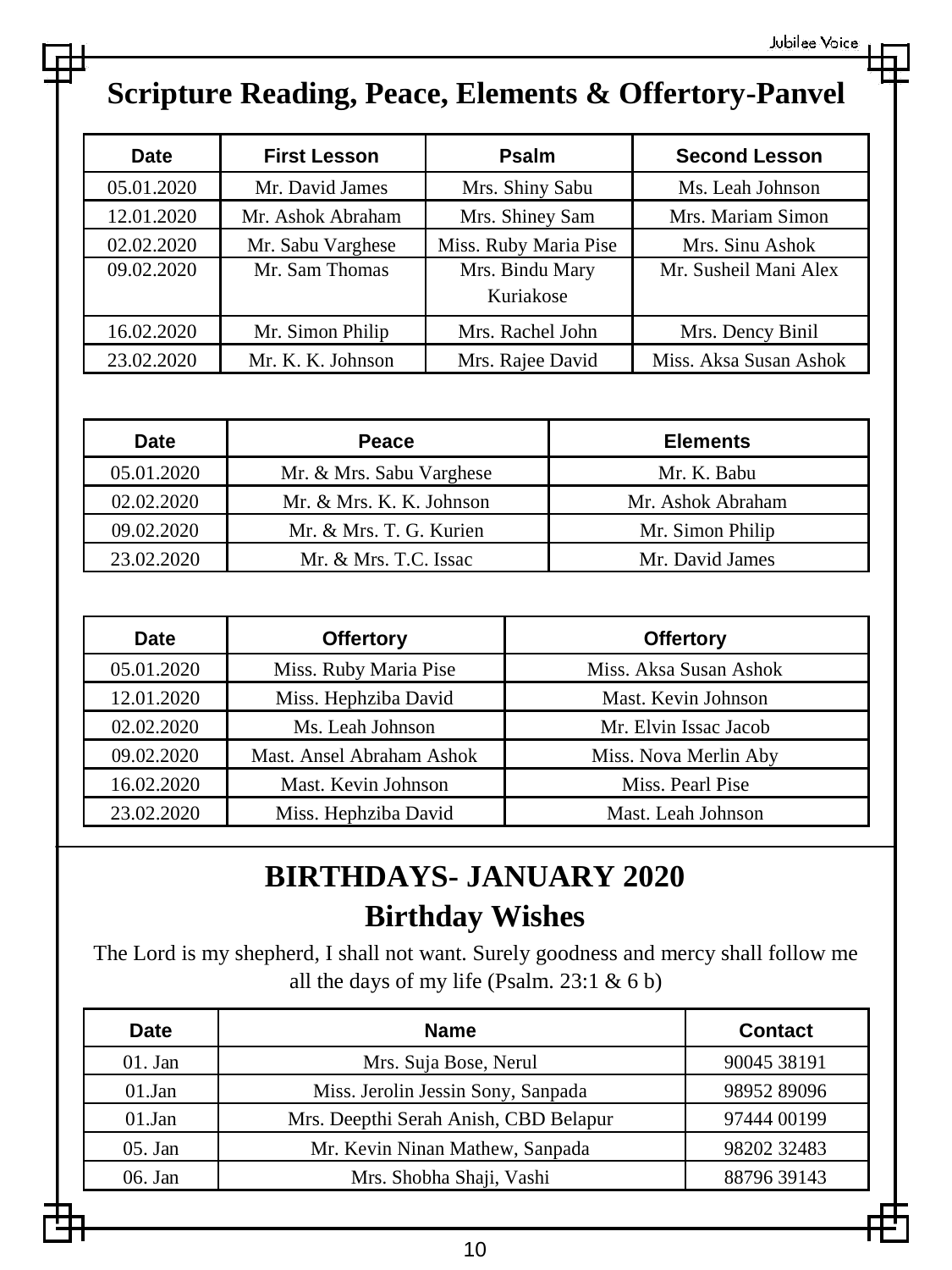| 06. Jan   | Mrs. Sherly Anoop Cherian, Kamothe      | 8108008669  |
|-----------|-----------------------------------------|-------------|
| 07. Jan   | Mrs. Rosalyin Monzy Tharian, Palm Beach | 98199 87835 |
| 07. Jan   | Mast. Reuben Binil, Ulwe                | 88503 11089 |
| 07. Jan   | Mast. Ryan Binil, Ulwe                  | 88503 11089 |
| $07.$ Jan | Mast. Jonah Gibin Abraham, Kamothe      | 98698 06167 |
| 07.Jan    | Mrs. Tisha Elizabeth David, Nerul       | 95000 17489 |
| $10.$ Jan | Mr. K. O. John, Sanpada                 | 98207 42205 |
| 11.Jan    | Mast. Joel Issac John, Panvel           | 90294 31223 |
| 11.Jan    | Mr. Solomon Samuel Samuel, Kharghar     | 8080041824  |
| 14. Jan   | Mr. W. K. David, Kamothe                | 98678 02946 |
| 16. Jan   | Mast. Snehid Mammen Sabu, Kalamboli     | 99201 03194 |
| 17. Jan   | Mrs. Aleyamma Joseph, Nerul             | 9757083950  |
| 19. Jan   | Mr. Binu George Thomas, Airoli          | 98212 14204 |
| $21.$ Jan | Mrs. Joyce Mathai, Nerul                | 98209 94473 |
| 26. Jan   | Mrs. Annamma John, Kamothe              | 88799 06141 |
| 30. Jan   | Mr. Thomas T George, Sanpada            | 98212 66742 |
| $31.$ Jan | Mrs. Dr. Roselet Winford, Kharghar      | 96996 39326 |
| 31. Jan   | Mr. Roy Koshy Philip, Vashi             | 84240 51025 |
| 31. Jan   | Miss. Nova Merlin Aby, Ulwe             | 97443 49381 |

### **WEDDING ANNIVERSARIES- JANUARY 2020 Anniversary Greetings**

And now Faith, Hope and Love abide, these three; and the greatest of these is love (1 Corinthians 13:4-8).

| Date      | <b>Name</b>                           | Contact     |
|-----------|---------------------------------------|-------------|
| $02.$ Jan | Mr. & Mrs. John Sunny, Nerul          | 98216 74928 |
| $03.$ Jan | Mrs. & Adv. Chandy Kurian, Vashi      | 98212 75735 |
| $04.$ Jan | Mr. & Mrs. W. K. David, Kamothe       | 98678 02946 |
| $05.$ Jan | Mr. & Mrs Sudeep Rupin Philips, Nerul | 77383 80140 |
| 06. Jan   | Mr. & Mrs. Biju C Alex, Nerul         | 98202 75579 |
| 06. Jan   | Mr. & Mrs. Bose K Thomas, Nerul       | 95949 70356 |
| 06. Jan   | Mr. & Mrs. Winford S. J. Kharghar     | 98197 31061 |
| $07$ .Jan | Mr. & Mrs. Roy Koshy Philip, Vashi    | 84240 51025 |
| 09. Jan   | Mr. & Mrs. John Issac, Vashi          | 98928 10922 |
| $16$ .Jan | Mr. & Mrs. Sabu Varghese, Kalamboli   | 99201 03194 |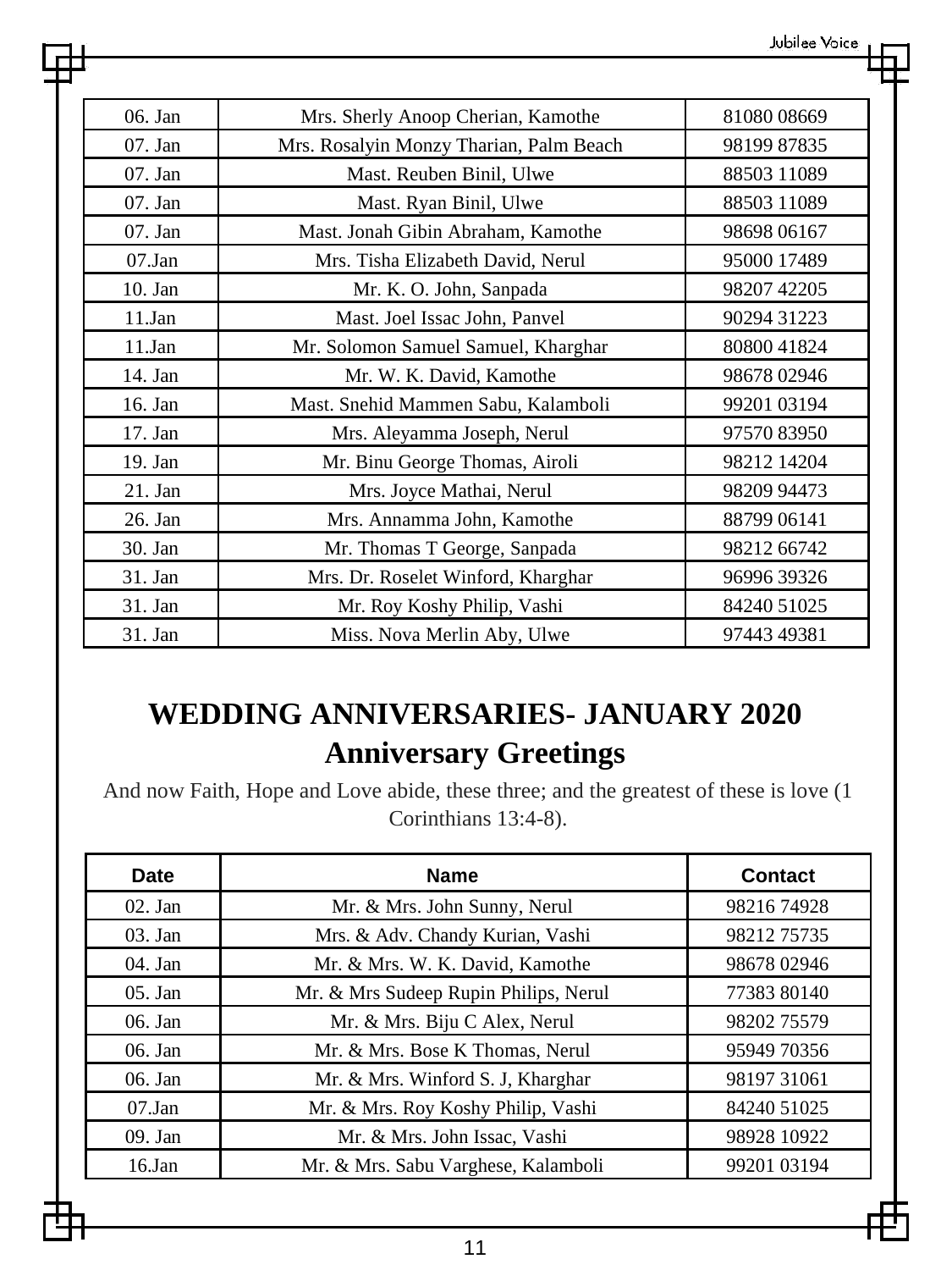| 20.Ian    | Mr. & Mrs. Thomas T George, Sanpada    | 98212 66742 |
|-----------|----------------------------------------|-------------|
| $21$ .Jan | Mr. & Mrs. Mathews Philip, Kharghar    | 96196 00499 |
| 23.Jan    | Mr. & Mrs. V. M. Y. John, Vashi        | 98693 63621 |
| $24$ .Jan | Mr. & Mrs. Thomas George, Airoli       | 98212 14204 |
| $25$ .Jan | Mr. & Mrs. Shaji Thomas, Vashi         | 98231 77220 |
| $26$ .Jan | Mr. & Mrs. K. O. John, Sanpada         | 98207 42205 |
| 30.Jan    | Mr. & Mrs. Susheil Mani Alex, Kharghar | 98190 17872 |

### **BIRTHDAYS- FEBRUARY 2020 Birthday Wishes**

You crown the year with a bountiful harvest; even the hard pathways overflow with abundance. (Psalm 65:11)

| Date    | <b>Name</b>                             | <b>Contact</b> |
|---------|-----------------------------------------|----------------|
| 04.Feb  | Mrs. Marykutty George, Nerul            | 77386 80334    |
| 06.Feb  | Mast. Nathan Rijo Cherian, Panvel       | 95944 26024    |
| 07.Feb  | Mrs. Sheena Johnson, Kharghar           | 98196 96320    |
| 08.Feb  | Mr. Susheil Mani Alex, Kharghar         | 98190 17872    |
| 06.Feb  | Mrs. Bindu Mary Kuriakose, Panvel       | 96057 57668    |
| 09.Feb  | Mr. Philip John K, Nerul                | 88792 88272    |
| 10.Feb  | Mr. John Issac, Vashi                   | 98928 10922    |
| 14.Feb  | Mast. Aman Shaji, Vashi                 | 88796 39143    |
| 15.Feb  | Mr. Biju George, Koparkhairane          | 98203 73589    |
| 15.Feb  | Miss. Soffy John, Panvel                | 98698 15829    |
| 15. Feb | Miss. Joshna Binu Thomas, Airoli        | 98212 14204    |
| 16. Feb | Mast. Ansel Joseph Philip, Sanpada      | 88283 41851    |
| 17. Feb | Mr. Thomas George, Airoli               | 98212 14204    |
| 21.Feb  | Mr. P. I. Mathew, Kharghar              | 9821647398     |
| 22.Feb  | Mrs. Susha John, Koparkhariane          | 98331 61641    |
| 23.Feb  | Mrs. Ashish E. George, Nerul            | 96196 29142    |
| 24.Feb  | Mr. Binil Mathai, Ulwe                  | 88503 11089    |
| 25.Feb  | Mrs. Bindu Mary Stephens, Koparkhairane | 98201 01092    |
| 26.Feb  | Mrs. Sherly Varghese, Nerul             | 98219 09697    |
| 26.Feb  | Mr. Paul Joseph, Kharghar               | 99200 57762    |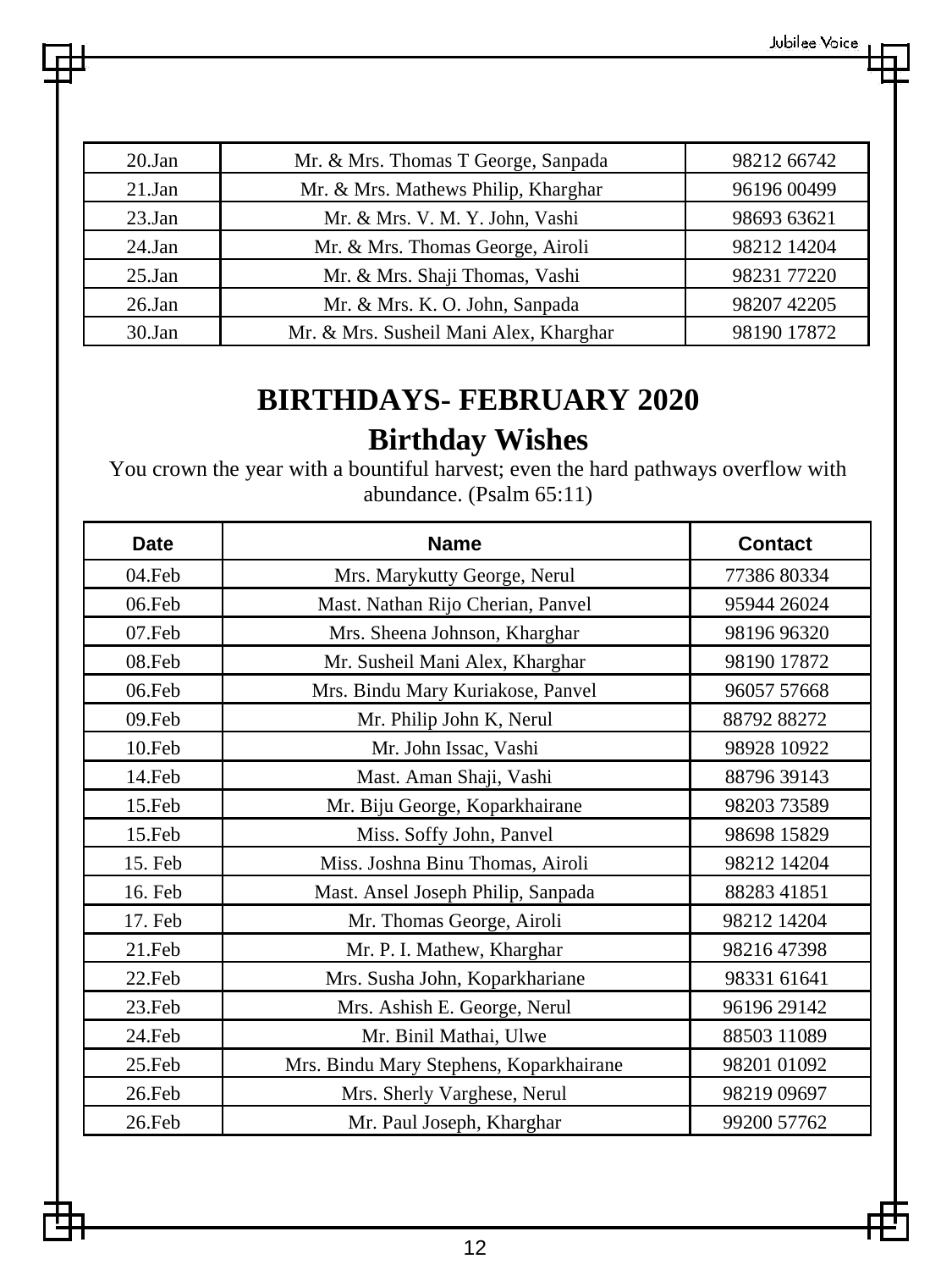### **WEDDING ANNIVERSARIES- FEBRUARY 2020 Anniversary Greetings**

And over all these virtues put on love, which binds them all together in perfect unity (Colossians. 3: 14).

| <b>Date</b> | <b>Name</b>                            | Contact      |
|-------------|----------------------------------------|--------------|
| 06.Feb      | Mr. & Mrs. Verghese Itty K., Nerul     | 22 2770 9503 |
| 11.Feb      | Mr. & Mrs. Bobby Mathew Ninan, Sanpada | 98202 32483  |
| 12.Feb      | Mr. & Mrs. P. K. Abraham, Vashi        | 99690 12274  |
| 12.Feb      | Mr. & Mrs. Binil Mathai, Ulwe          | 88503 11089  |
| 14.Feb      | Mr. & Mrs. Sajan J. George, Nerul      | 9619629167   |
| 14.Feb      | Mr. & Mrs. Sam Thomas, Kamothe         | 95947 90355  |
| 16.Feb      | Mr. & Mrs. Abraham Paulose K., Ulwe    | 9869078209   |
| 23.Feb      | Mr. & Mrs. Roshin James, C.B.D Belapur | 93209 90672  |

#### **The Value of Sharing and Caring: Re-Vewing the History of All Saints Home Shri. C. G. Thomas, Vashi**

The motto selected for the Diocese of Bombay for the New Year, 'Caring and Sharing' is quite appropriate considering the progress made in various churches and institutions in the Diocese, is quite commendable since the formation of the Church of North India (C.N.I) in 1970. Our Bombay Diocese is a unique multilingual Diocese as seven different language groups, namely English, Marathi, Gujarati, Tamil, Telugu, Hindi, and Malayalam are worshipping in various churches in Mumbai, Navi Mumbai, Thane and Raigad districts. There are schools, colleges, old age homes, hostels, holiday homes etc. in the diocese. One of the important institutions in the Bombay Diocese is All Saints Home, accommodating ageing women and working women in the same premises, and both of them live happily, caring and sharing among them is to be seen to be believed. They live and eat together, pray together, have entertainment together and all other activities together in the same premises. There are 5 buildings on a large plot of the land at the Dockyard Road, Mazgaon.

In this premise, Old Hostel building, St. Elizabeth Home, and St. Faith Home are meant to accommodate poor old women, low income groups working women and for destitute women respectively. Due to heavy demand for accommodation the New Hostel building having ground plus three upper floors was constructed in 1977 mainly with a loan from Canara Bank. Again, one more building 'Ashiana' having ground and three upper floors were constructed with aid received from the Central government on certain strict conditions. According to the signed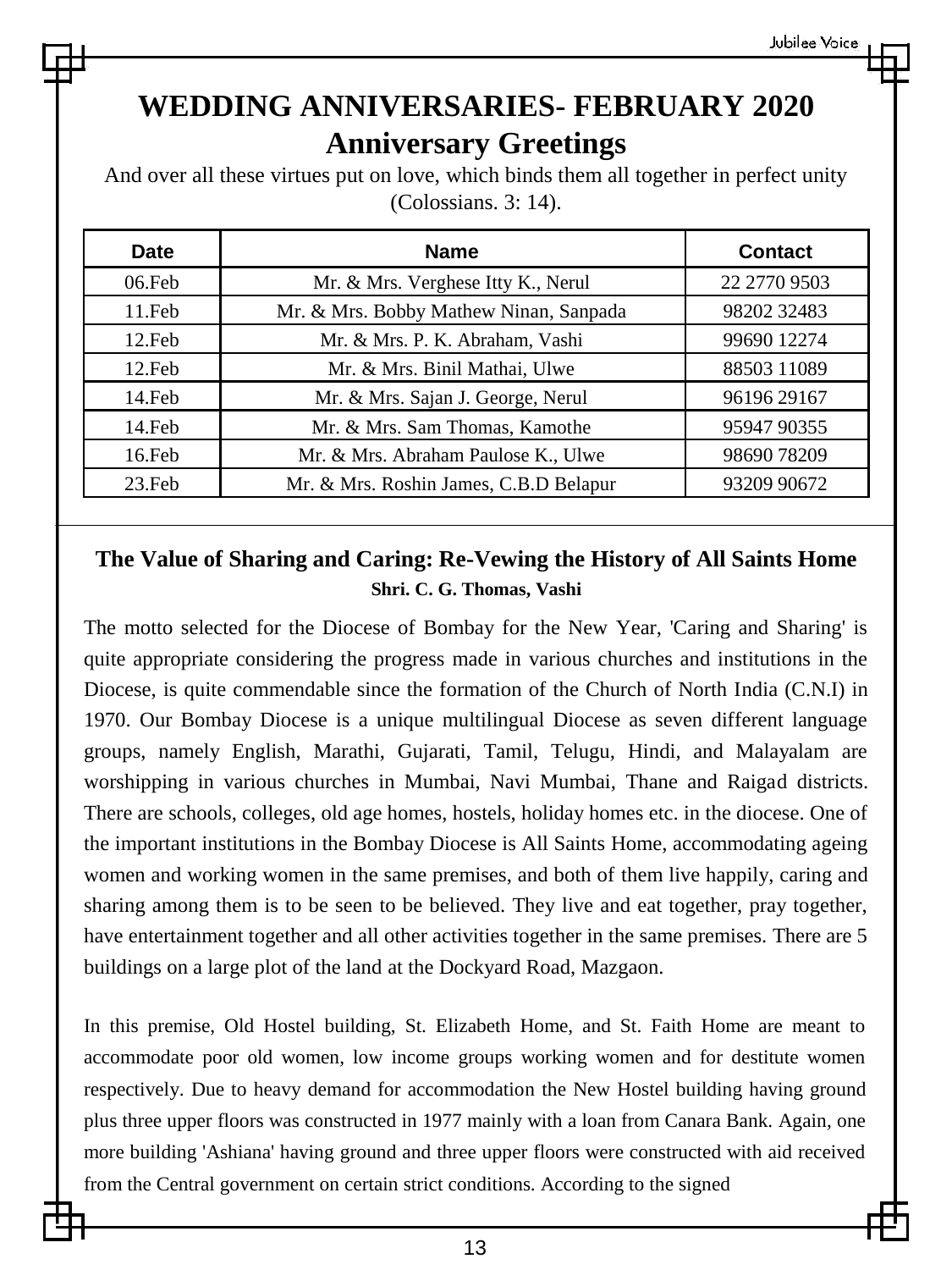document, we are asked to set up a management committee, the inmates are allowed to occupy the hostel rooms with nominal payment. Mr. Joshi Talegaonkar, who was an architect, engineer and chartered accountant has helped us to construct this building with enhanced FSI of 1.99 were 1.66 FSI was there. The All Saints Home is managed by the Women Welfare Society of the Diocese of Bombay with the leadership of the then Bishop Rt. Rev. S. B. Joshua, who was our leader from 1979- 1998. Rev. (Ms) Eleanor Abraham, who was the superintendent of Ashiana for ten long years. She was very popular among the inmates and she was regarded as 'Mother Teresa of Ashiana'. The admission to this All Saints Home was irrespective of castes, class, and religion. A building for the street children started in 1988 was well patronized including a social service project with tailoring classes for very poor women. When the Bombay Diocese took the theme 'Year of Caring and Sharing', for the new year, let us look back to our heritage and rich history and thank God for the All Saints Home and for the ministry we carried through this far.

#### **Covenant Prayer of John Wesley, the Founder of Methodist Church**

"I am no longer my own but yours. Put me to what you will, rank me with whom you will; put me to doing, put me to suffering; let me be employed for you, or laid aside for you, exalted for you, or brought low for you; let me be full, let me be empty, let me have all things, let me have nothing: I freely and wholeheartedly yield all things to your pleasure and disposal. And now, glorious and blessed God, Father, Son and Holy Spirit, you are mine and I am yours. So be it. And the covenant now made on earth, let it be ratified in heaven." Amen.

### **I Am Thine, O Lord (H 348)**

This hymn is one of many collaborations between Crosby and composer William Doane (1832-1915). The late Baptist hymnologist William J. Reynolds provides the context for the composition of the hymn in 1874 during a visit by Crosby to Doane's home in Cincinnati. One evening she and Doane talked at length about the nearness of God in their lives. When Fanny went to her room, her mind and heart were flooded with ideas from their conversation. Before she went to sleep, the lines of "I am thine, O Lord" were in her mind. The next morning she recited the words to Doane, who wrote down the stanzas and composed the tune.

### **Ash Wednesday**

Ash Wednesday derives its name from the placing of repentance ashes on the foreheads of participants to either the words 'Repent, and believe in the Gospel' or the dictum 'Remember that you are dust, and to dust you shall return (Gen 3.19)'.The ashes are prepared by burning palm leaves from the previous year's Palm Sunday celebrations. Many Christian denominations emphasize fasting, as well as abstinence during the season of Lent and in particular, on its first day, Ash Wednesday. The First Council of Nicea spoke of Lent as a period of fasting for forty days, in preparation for Easteride. This year Ash Wednesday reaches on 26th February 2020. I request you all to observe the lent season with Prayer and Penitence.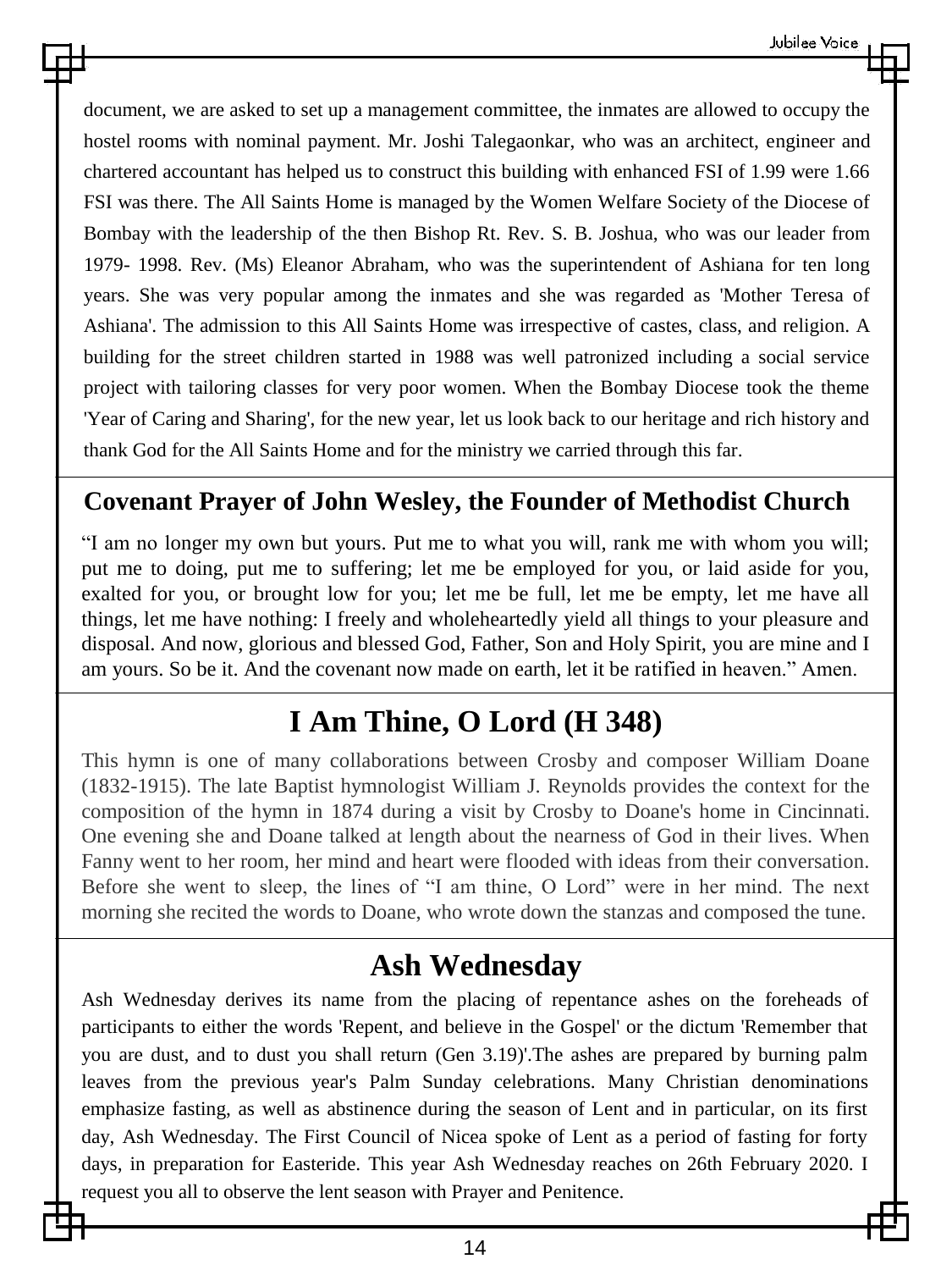### **The Feast of the Epiphany**

Many Christians around the world annually celebrate Epiphany on January 6. It is a public holiday in many countries and marks two events in Jesus Christ's life, according to the Christian Bible. The first event was when the three wise men, or kings, visited the infant Jesus. The second event was when St John the Baptist baptized Jesus in the River of Jordon.

Epiphany (Greek *Epiphania*, *Theophania* or *Christophania*), is a festival in commemoration of the manifestation of Jesus Christ to the world as the Son of God, and referring to the appearance of the star which announced our Saviour's birth to the Gentiles, and the visit of the Magi, or Wise Men of the East to the infant Jesus. This festival is held on the 6th of January invariably, consequently is not a moveable feast, though the length of Epiphany-tide depends upon the date of Easter.

The current pattern in the Anglican Church is to have an extended Epiphany season (called Epiphanytide). This is why Nativity scenes are sometimes kept in churches throughout January. Epiphanytide: Rather confusingly, however, the other two main 'manifestations' marked in Epiphanytide concern Jesus as an adult: his baptism in the River Jordan, when the Holy Spirit descends on him in the form of a dove (on the Sunday after Epiphany), and his first sign: the turning of water into wine at the marriage feast in Cana in Galilee. This latter event – the third 'epiphany' of the season – is only to be found in John's gospel.

### **Symbols**

Various paintings, artworks and sketches show the three wise men and Jesus. Some paintings artworks show the three wise men on the way to Bethlehem or adoring baby Jesus. The kings are important because their visit illustrates that Jesus was the king of all kings who came for the Jews and the Gentiles.

The star that guides the wise men to Christ also symbolizes Epiphany, as well as the three gifts they gave to Jesus:

- Gold (fit for a king).
- Frankincense (used to worship at a temple).
- Myrrh (used for embalming, as well as a salve for irritations such as diaper rash).

Many Orthodox churches consider Jesus' baptism to be the first step towards the crucifixion. The liturgical color for the Epiphany season is white.

**Courtesy: Packer, George Nichols (1893).** *Our Calendar***. Union and Advertiser Co. p. 110**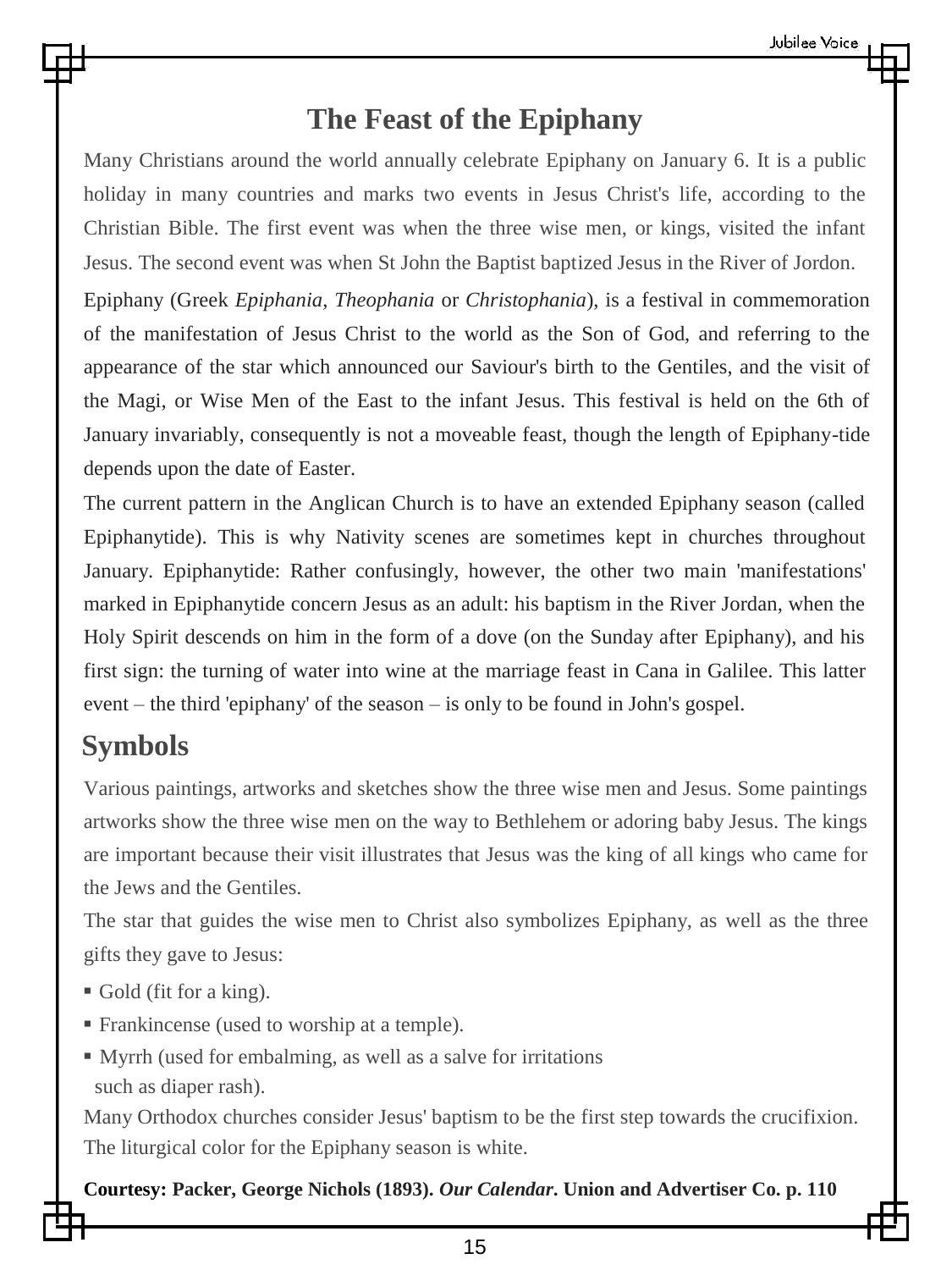#### **Week of Prayer for Christian Unity**

At least once a year, Christians are reminded of Jesus' prayer for his disciples that "they may be one so that the world may believe" (see John 17.21). Hearts are touched and Christians come together to pray for their unity. Congregations and parishes all over the world exchange preachers or arrange special ecumenical celebrations and prayer services. The event that touches off this special experience is the Week of Prayer for Christian Unity. Traditionally the week of prayer is celebrated between 18-25 January, between the feasts of St Peter and St Paul. In the southern hemisphere, where January is a vacation time, churches often find other days to celebrate it, for example around Pentecost, which is also a symbolic date for unity.

The theme for the week of prayer in 2020, "They showed us unusual kindness..." is inspired by Acts 28:2. The resources for the week have been prepared by members of different churches in Malta. Malta, an island in the Mediterranean Sea, received the Christian faith through the efforts of the Apostle, Paul, after he was shipwrecked there while travelling to Rome. In Acts 27 and 28, we read the detailed narrative describing the terrible storm at sea, the 'providential' shipwreck and the subsequent welcome afforded to the 276 individuals on the vessel who all made it safely to shore. Paul's healing ministry in Malta is also briefly described in the same New Testament text. During its long and chequered history, Malta was ruled by various powers: the Carthaginians, the Romans, Byzantines, Arabs, Normans, Swabians, the Aragonese, the Knights of the Order of St John, the French and the British. Malta became an independent nation within the British Commonwealth in 1964. In 2004, it joined the European Union. The Christian faith is deeply rooted in the culture of the inhabitants of Malta and its sister island of Gozo. Although the current population of about 430,000 is predominantly Roman Catholic, there are significant groups of Christians belonging to other traditions. Ecumenism is not a new experience to the local population. Being at the crossroads of civilizations, religions, trade and migration, has made the people of Malta always open to others, and markedly hospitable. The Maltese people recognize that the proper handling of current differences can lead to the mutual appreciation of the respective richness found in the different Churches

The first permanent and numerically significant presence of members from other Churches dates back to the first half of the 19th century. The strong military and naval presence of British servicemen and their accompanying pastors eventually led to the construction of suitable and dignified places of worship for the members of the Church of Scotland (St Andrew's Scots' Church, founded in 1824, completed in 1857), the Anglican Communion (St Paul's Pro-Cathedral founded in 1839, completed in 1844) and the Methodist Church (completed in 1883). The Crimean War and the opening of the Suez Canal made Malta a strategic naval base as well as the hub of trade and an important shipyard.

In Malta, ecumenical relations thrive. The working relationship is marked by deep respect and authentic collaboration. The Roman Catholic Church in Malta has been instrumental in assisting the various Orthodox Churches in finding a suitable venue for worship. Similarly the Roman Catholic diocese of Gozo has opened its doors to provide worship venues for Anglicans and other Christians from the Reformed traditions.

**Courtesy: The Pontifical Council for Promoting Christian Unity & The Commission on Faith and Order of the World Council of Churches.**